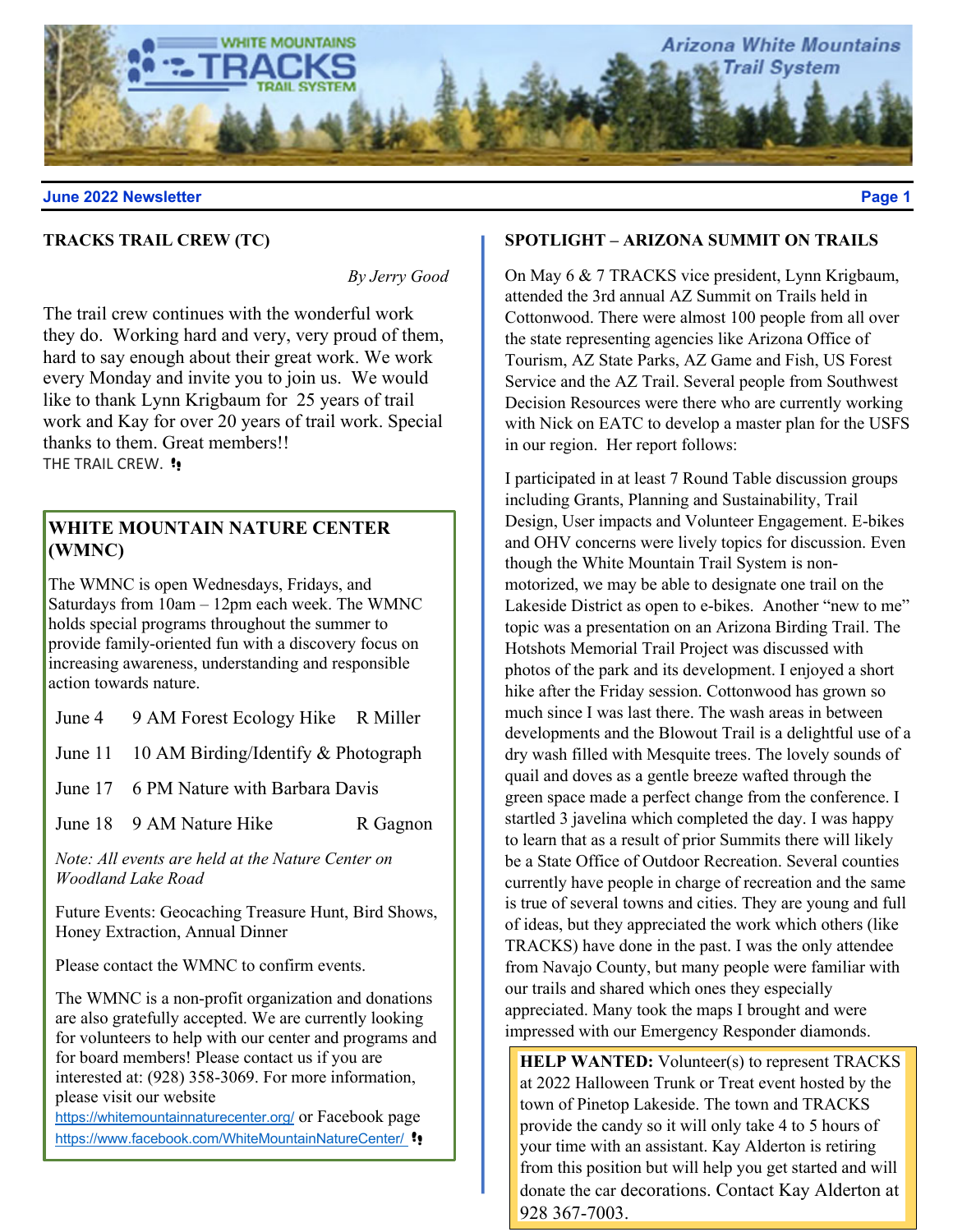

# **TRACKS BIKING**

*By Nick Lund*

TRACKS group mountain bikes have resumed. Rides are usually Tue, Thu & Sat mornings. Social, noncompetitive rides primarily on forest service roads. Helmets required. If you would like to join the group, send an email to Nick nplundaz@gmail.com.

# **White Mountain Happenings**

# **June**

1<sup>st</sup> White Mountain Audubon Society Meeting<br>4<sup>th</sup> White Mountain Symphony Orchestra White Mountain Symphony Orchestra 24<sup>th</sup> to 26<sup>th</sup> White Mountain Balloon Festival Sunrise Ski Park open for summer activities: Lift rides, downhill biking, zip line, airbag jump, tubing, rock climbing, horseback riding, camping.

For more information on the above events and other events that are happening in the White Mountains, please visit the respective website and/or Visitor Center for more information:

**Pinetop/Lakeside** https://www.VisitPinetoplakeside.com

**Show Low Chamber of Commerce:** www.showlowchamber.com/

**Snowflake/Taylor** Chamber of Commerce: https://snowflaketaylorchamber.org/calendar/

**White Mountain Audubon Society:**  http://www.whitemountainaudubon.org/

**White Mountain Apache Tribe:**  http://whitemountainapache.org/

**Sunrise Ski Resort:** https://www.sunriseskipark.com/

# **UP THE HILL GANG (UTHG)**

*By Susan High* 

#### **Wednesday morning Up the Hill Gang June schedule**

June 1 Woodland Lake Park - Turkey Track and connecting trails, 5 miles. Difficulty rating 1.5. Meet at Woodland Lake Park near the dock (north side of lake) at 7:45AM.

June 4 General Meeting and Potluck with optional hike after. Meet at the large ramada (south side of lake) at 7:45AM for 8AM meeting.

June 8 Greens Peak, 6 miles. Difficulty rating 2.0, meet at GDE at 6:45AM. Rideshare \$5.

June 15 Avenue of the Giants, 4 miles. Difficulty rating 2.0. Meet at GDE at 6:45AM. Rideshare \$5 June 22 East Baldy or West Baldy. 6 miles. Difficulty rating 2.5. Forest Service limits hiking groups to 12 people. Meet at GDE at 6:45AM where we'll split the group, assuming we have more than 12. Rideshare \$5 June 29 Los Burros - Short loop. 8.5 miles. Difficulty rating 3.0. Meet at GDE at 6:45AM. Rideshare \$5 GDE: Golden Dragon Express in Safeway parking lot

## **AND TUESDAY TREKKERS**

*By Jim Meeker*

June 7 – West Fork No. 94 Meadow. Meet at 8:00 a.m. at the entrance to Hondah, along Hwy. 260. Hike is about 3 miles, rated Easy.

June 14 – Show Low Bluff Trail. Hike is about 2.5 miles, rated Easy. Meet at 8:00 a.m. at the trailhead, along White Mountain Rd. (Hwy. 260) in Show Low.

June 21 – Butler Canyon Trail. Meet at 8:00 a.m. on the south side of the Pinetop McDonalds. Hike is a nature trail, about 1 mile long, rated Easy.

June 28 – Chipmunk Connector No. 631A, from F.R. 224 to Los Burros Trail. Easy hike, about 3 miles. Meet at 8:00 a.m. at the entrance to Hondah, along Hwy. 260

Summer weather has arrived on the Mountain, so please remember to bring plenty of water and wear sunscreen.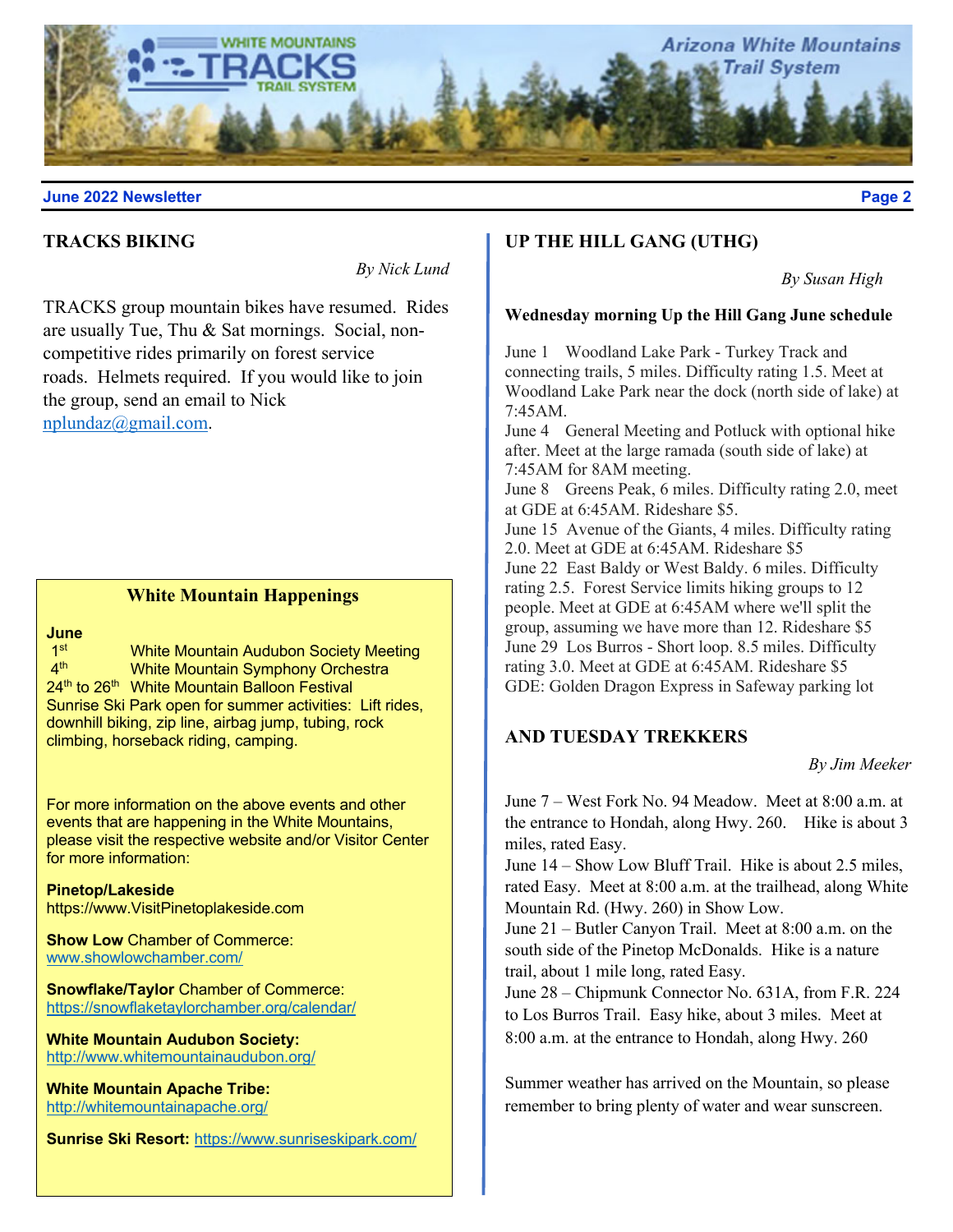

# **APACHE-SITGREAVES NATIONAL FOREST Lakeside Ranger District News**

*By Lorna McNeil-Cox*

The big news on the Forest for this dry and windy spring is fire conditions. Due to low relative humidity and drought conditions, the Apache-Sitgreaves National Forest are already in **Stage 1 Fire Restrictions**. These restrictions include no fires (except in approved Forest Service fire devices at Los Burros and Lewis Canyon Campgrounds), no charcoal, and no smoking (except in cleared places in developed recreation areas or in a vehicle).

It is very likely that the Forest will move to Stage ll Fire Restrictions before Memorial Day weekend that may remove the fire exemptions at Los Burros and Lewis Canyon Campgrounds. Please watch for changing conditions, upgraded fire restrictions, and current information at the Apache-Sitgreaves National Forest website https://www.fs.usda.gov/asnf and https://www.fs.usda.gov/main/asnf/fire.

There have also been a lot of questions regarding the Scott Reservoir Recreation Area camping closure. Scott Reservoir remains closed to camping due to vandalism of the restrooms that included someone filling the vault toilets with rocks. The damage was so severe that the restrooms will need to be demolished and rebuilt. Until that can occur, there are portable toilets provided for day use only and camping is not currently an option. We do not yet have a timeline for the restroom replacement.

Please safely enjoy the Apache-Sitgreaves National Forests and report any violations you may see to the Lakeside Ranger District at 928-368-2100 or to the Sheriff's Department (Navajo County: 928-524-4050 or Apache County: 928-337-4321).

https://www.fs.usda.gov/asnf and https://www.fs.usda.gov/main/asnf/fire. !!

# **TOUR OF THE WHITE MOUNTAINS**

*By Nate Kear*

The 26th annual Tour of the White Mountains bike event is scheduled this year for Saturday Oct 1, 2022. Epic Rides of Tucson manages the event, and riders can choose rides of 9, 35, or 50 miles on our White Mountains Trail System single-track or a 30-mile forest road ride. This year, Epic's goal for total participants in the event is 1200! TRACKS volunteers mark the course, sweep the riders, help with packet pickup/registration, serve at aid stations, guide riders at critical turn points and road crossings, help at the kids' ride in the venue, direct campers to sites in the start/finish area, etc. For our efforts, Epic Rides makes a sizable donation to TRACKS that helps support our activities throughout the year**.** The earlier you can volunteer, the easier it is to make a total volunteer plan. Let me know if you wish to be at the same location alast year. Please l**et me know (natekear@gmail.com) if you'd like to volunteer this year and/or wish to be at the same location as last year.**

# **LOG YOUR VOLUNTEER HOURS**

#### *By Cathy Purvis*

Don't forget to keep a record of your TRACKS volunteer hours and other non-profits. We reported over 13,000 volunteer hours last year and TRACKS was recognized in the local paper and community council meetings. I'll be asking you to submit your first half 2022 hours in early July, so now is a good time to start adding them up!